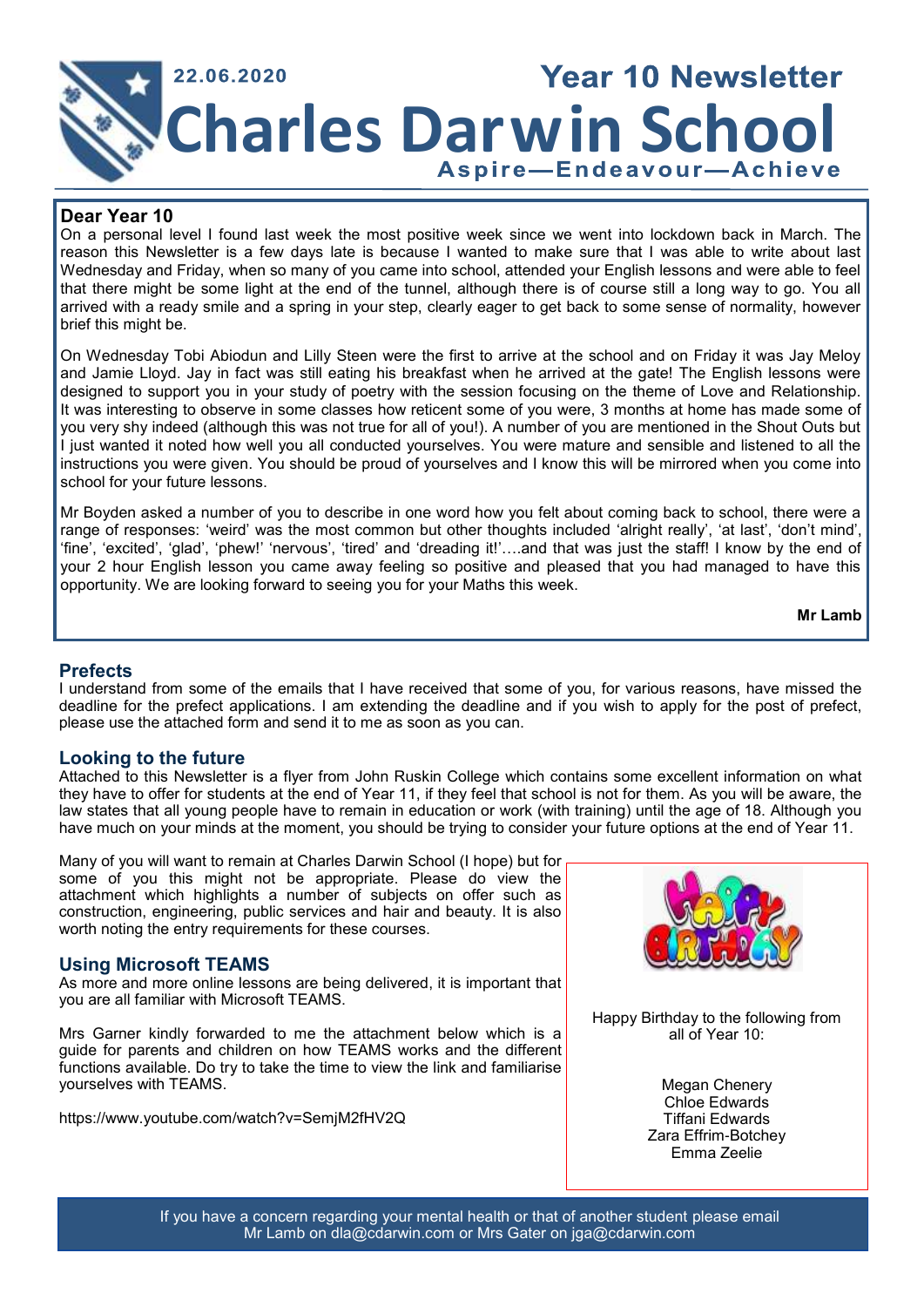## **A note about the lessons**

I have felt that there has been a dip in the number of pupils attending online lessons and completing their work this week. There are still so many of you who continue to work hard and remain conscientious and I am so pleased to see that you are continuing like this. However, there are some of you who are finding it difficult to remain motivated and are allowing the work to gently slip away. Your online lessons which are accessed through TEAMS, should be attended and must be your priority. Any work set above and beyond this is still important though. We have only a few weeks before the end of the term now and it is at that stage that you can at last have your rest. Keep going to the end! Below are some of your online lessons this week but this list is not exhaustive and you must be checking SMHW and TEAMS every day to see when your lessons are being held and the work set. Remember on the very rare occasion that there is a lesson clash, you can always view the saved lesson in TEAMS and it should also be on SMHW.

**Business Studies** - live online Business Studies lessons are now up and running once a week however it may not be your usual teacher that takes them. All details of when they are happening, who with and a guide on 'how to get set up' will continue to be posted on both SMHW and Teams for you to check.

**Finance** - lessons from 1pm - 2pm every Friday, going over the topics that have been set over lockdown on Unit 2, plus some recap on Unit 1. I look forward to hearing you there. Mr Manchester.

**Geography** - due to some students attending school the Geography voice call has been rescheduled to Mondays at 11am. We hope you can make it and look forward to discussing the week's work with you.

**English** – Miss Playle writes for her group. 'Do be sure to join in the lesson, our schedule is Monday 1pm - 2pm on Romeo and Juliet. On Wednesday a pre-recorded lesson by myself with guidance on how to complete the Romeo and Juliet work based on Monday's lesson. Thursday is our English Language lesson at 9:30am. Hear you all soon!

**English** – Mrs Garner's 10Y4 Language lessons are Mondays at 2pm and 10X2 on Thursdays at 9.30am.

**English** - Mrs Pitt's lessons will run as follows: Tuesday at 10am: An Inspector Calls revision, Wednesday at 1.30pm: Romeo and Juliet, Thursday at 9.30am: GCSE Language Skills.

**Textiles** – Miss Doughty writes 'Don't forget that we have a live lesson every Wednesday at 11am - I will be running through the task set and answering any questions you may have. I know some of you will be in school so may miss a session but as our tasks run every two weeks you will have an opportunity to hear me explain what you need to do the following week.'

**Dance** - lessons with Miss Abbotts every Thursday at 3pm and please do watch the recorded lesson from our team post board. We are now beginning our final sixth anthology work. Let's do it!

**History** – Mr Lamb's lesson (10D/Hi1) is at 2pm on Friday and he is looking forward to hearing from you all again.

## **A sad farewell to a special person**

I remember twenty five years ago having the privilege of sitting in the third row of a huge VE Day concert in Hyde Park, which was organised to remember the 50 years since the end of World War Two. There were many memorable performers that night, but none more so than Dame Vera Lynn. She was 78 at the time, but had lost none of her sparkle or grace (it was her final public performance). There is much written about the legacy of the Second World War and people have differing views as to the contribution of the individuals who delivered this success. But there is no argument about the qualities, the contribution and the modesty of Vera Lynn.

When the war was over in Europe she went to the Far East to support the 'forgotten army' and she herself was never forgotten by the soldiers, for whom she and her music encapsulated the idea of everything that seemed worth fighting for. Even during the Corona Crisis her anthem of 'We'll Meet Again' was rejuvenated and reminded us all of what a remarkable and unifying song this remains.

Despite the 80 year gap since it was first recorded by Dame Vera, it still remains very special. She has been able to unify the nation far more than any other individual I can think of; I challenge anyone to find somebody who had a negative word to say about her. Now where can we put her statue?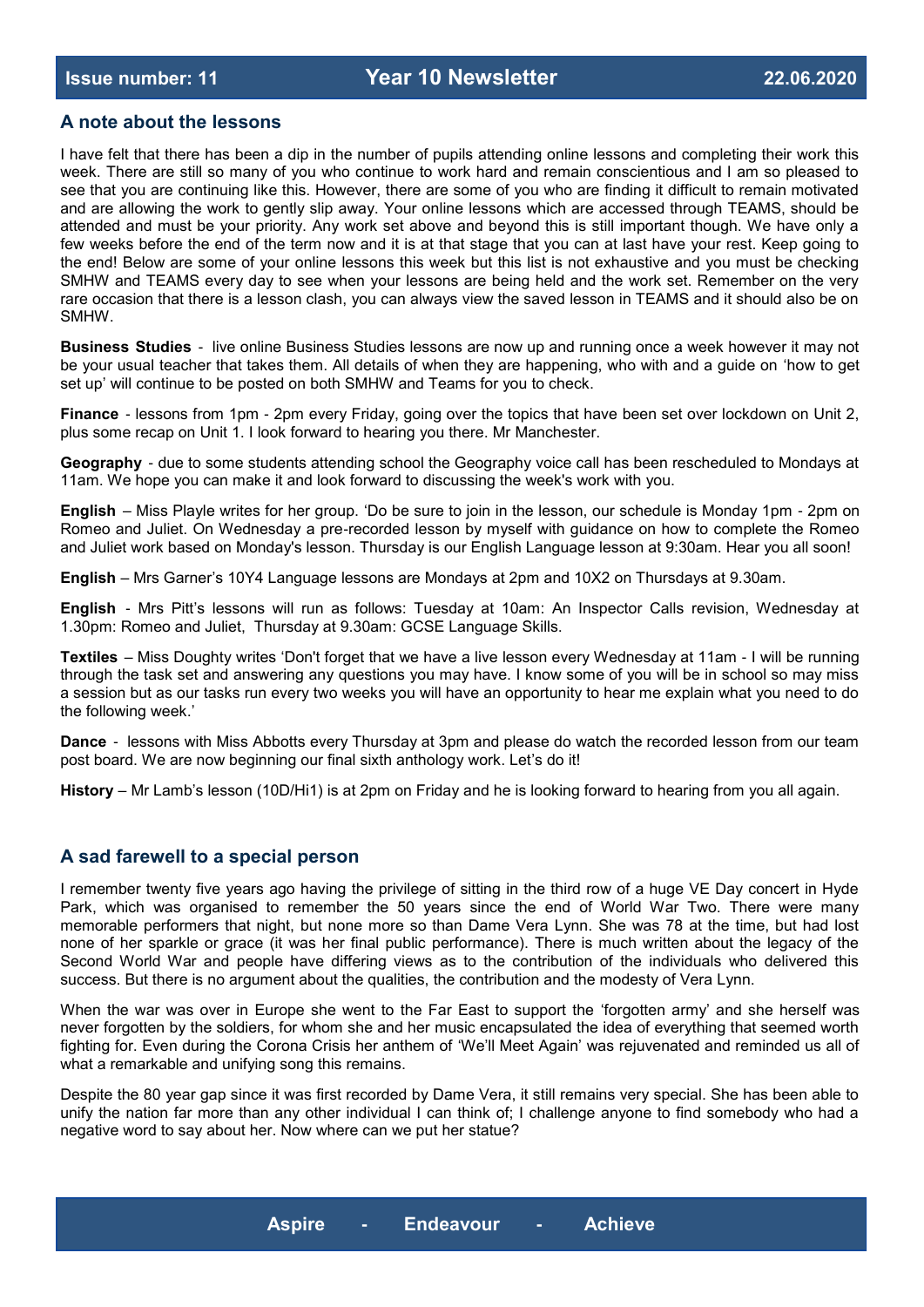## **Some resources for pupils studying Languages**

This has been shared on TEAMs with the various Year 10 classes and it allows students access to the GCSE textbook (foundation/higher depending on which class they are in).

All pupils have individual log in details for these - If any pupils have forgotten their details, they can contact Mrs Kaye-Chubb who will help them. This resource means you can do reading/listening/grammar/written/spoken activities for each chapter in the book and there are sample exam-style questions at the end of each chapter for them to revise from.

#### **French Foundation**

https://www.pearsonactivelearn.com/ebook.asp?id=NjIwMTY2fGJvb2t8MXww

#### **French Higher**

https://www.pearsonactivelearn.com/ebook.asp?id=NjIwMTYwfGJvb2t8MXww

#### **German Foundation**

https://www.pearsonactivelearn.com/ebook.asp?id=NjIwMTY4fGJvb2t8MXww

#### **German Higher**

https://www.pearsonactivelearn.com/ebook.asp?id=NjIwMTYyfGJvb2t8MXww

There's another good website that's free and is good for learning new topic based vocabulary:

http://www.quizlet.com

Pupils can type in some key words in French/German and there are a number of tasks to choose from that practise that vocab.

## **School Diversity Week 2020 (Monday 22nd June - Friday 26th June).**

You can get involved by:

Watching LGBTQ+ Masterclasses- Some talks from LGBTQ+ celebrities on a variety of topics. These are Facebook broadcasts.

See the schedule by following the link here and see if there are any you would like:

https://www.justlikeus.org/masterclasses and when they are on you can view them here: https://www.facebook.com/ JustLikeUsUK/

Just Like Us was founded for a simple reason: growing up LGBT+ is still unacceptably tough. These experiences can have a life-long negative impact on LGBT+ young people's potential and well being.

## **MR LAMB'S SHOUT OUT'S**

**Geena Wood** has the first mention in the Shout Outs this week. Mr Jones states that she has really upped her game and is producing fantastic work in her Geography. Well done Geena.

**Aimee Cheeseman** gets a special mention as a result of the improved effort that has been seen in her work ethic. Well done Aimee, you should be proud of yourself.

**Ben Sarll, Scarlet Smith-Lee** and **Aimee Panther-Spears**: Dr. Piercy was delighted to have you on her first online session last Friday. This was followed up with Ben producing 100% correct worksheets on the subject and Aimee proactively asking to make extra notes. 'Also had a lovely piece of work sent to me on the same subject by **Millie Richardson**.' writes Dr. Piercy.

**Lizzie Fox, Abbey Leonard, Sadheera Singhara Mudalige, Lauren Ware, Jack Woods, Sam Woods, Lauren Jamieson, Megan Chenery, Finn Bardeen, Ria Peters, Amadeus Addotey, Olivia Gewitzke, Ilona Mailet-Elzein, Ben Burgess, Ellie Stanmore** and **Jemma Teall** all joined Miss Allum's first online Business Class and she was keen for you all to have a mention.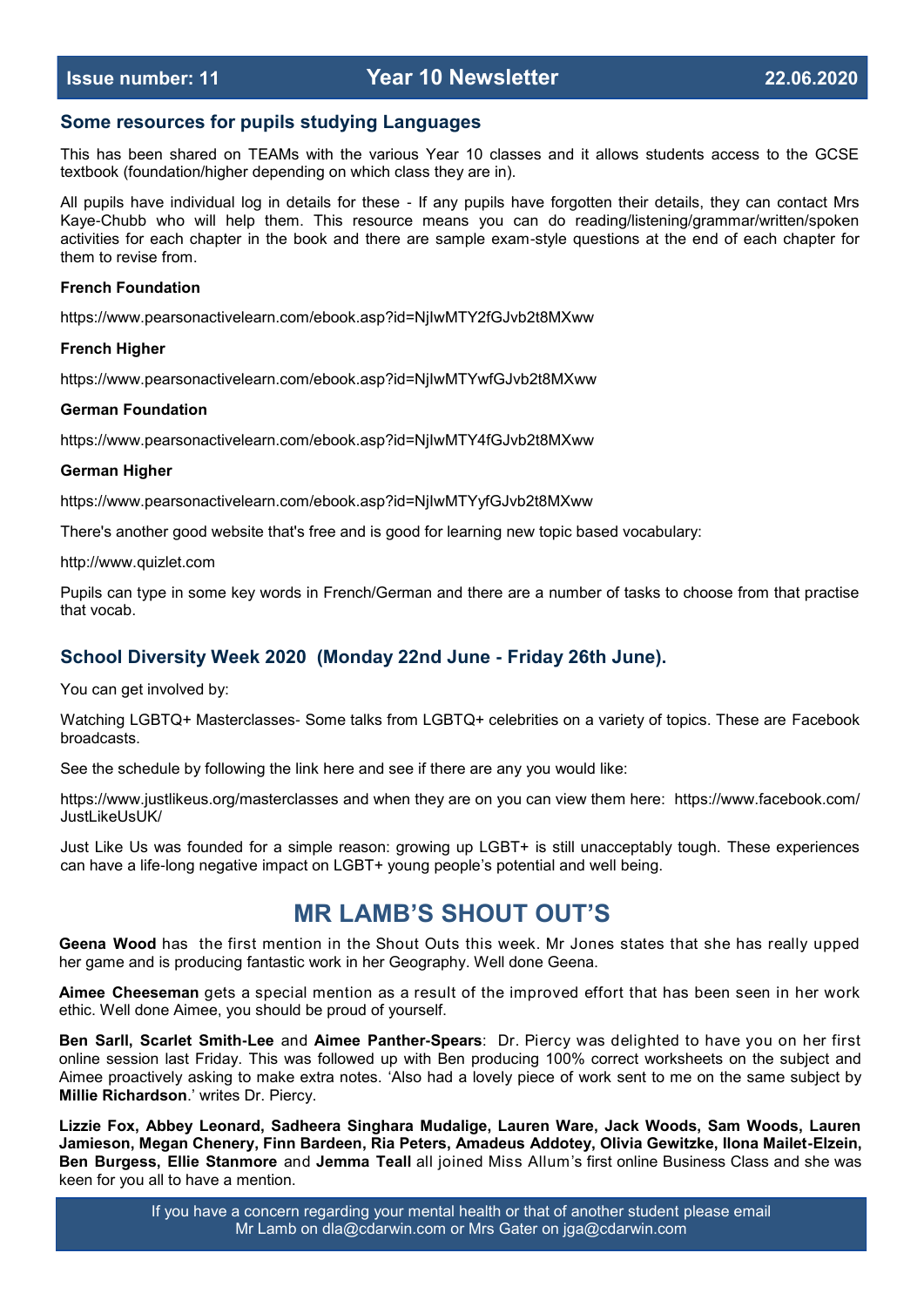**Jessica Bacon, Finn Barden, Evie Dyer, Olivia Gewitzke, Gracie Greenhill, Louis Holmes, Leila Lagder, Mantha Radford** and **Ellie Stanmore** have attended every single online History lesson for Mr Lamb. Well done to all of you all, you have done so well. **Leila** has also produced some outstanding revision materials. **Imogen Seaton-Allen** it was lovely to see you in the lesson on Friday. The whole class is doing well and should be proud of what they are doing. I look forward to the next lesson on Friday!

**Ed Foster, Lizzie Fox, Jack Woods** and **Sam Woods**: Miss Allum informs me that these pupils are completely up to date with all their lockdown work and so deserve a particularly special mention.

**Elisha Gammon** has a mention for her determination to do the work despite having limited IT at the moment. She should be really proud of what she is doing.

**Sam Sleath, Oscar Godwin, Alex Wilkinson, Lauren Rufford, Finn Barden, Abbie Leonard, Layla Lagder, Erin Hartley, Izzy Doyle** and **Elizabeth Fox** all joined Mrs Kaye-Chubb in a live German lesson and she was delighted to have you all there, despite the fact you were all so quiet!

**Jemma Teall, Ben Norsworthy** and **Grace Jenga** all joined another of Mrs Kaye-Chubb's German lessons, despite having the wrong time for their lesson, you still joined at very short notice. 'Jemma sent a very good quality piece of written work recently showing that she was really referring to notes I had given and therefore produced accurate and interesting work' writes Mrs Kaye-Chubb.

**James Oakes, Lakeisha Richards** and **Elisha Gammon** continue to send their work without fail to Mrs Kaye – Chubb, she is really proud of you.

**Cyrus Goedhals** has also produced some pleasing work for Mrs Kaye-Chubb recently and she was really pleased to receive this.

Miss Bailey is very proud of those individuals who attended the 'Rates of Reaction' session this week. It is great to see the dedication and effort. Hear you all again next week!

**Yasmin Cazalet-Smith** has a mention from Miss Zysmeil for always meeting deadlines and producing outstanding work in History. Well done Yasmin.

**Izzi Doyle, Laila Duffell, Oscar Godwin, Cyrus Goedhals, Jason Hall, Leila Lagder, Charlie Payne, Billy Seddon** and **Sam Sleath**: All these pupils have been producing pleasing work for Mr Goss in Geography. Well done to all of you.

**Gracie Greenhill, Max Wooton, Louis Holmes, Jake Sinclair, Emma Lahiguera-Ferrett, Alex Devlin** and **Jemma Teall**: Miss Playle is really pleased with you all as a result of your contribution to a great Romeo and Juliet lesson this week. She is looking forward to the next online lesson!

**Jack Woods, Samuel Woods, Andrew Handley, Maddie Clements, Lauren Rufford, Erin Hartley, Jodie Shilito, Izzy Doyle, Oscar Godwin, Alex Wilkinson, Billy Seddon, Caitlin Joseph, Thea D'Apice, Lizzie Fox, Chris Shanks** and **Emily Turnham**: You have all clearly cheered up Mrs Lussier-Foy ' for turning up to my online lessons and contributing - I am thoroughly enjoying being able to talk to you all!'

**Kelsey King** continues to be a superstar in History. Working so well and staying up to date with everything. Mr Lamb is delighted with her.

**Billy Seddon, Jack Woods, Sam Woods, Erin Hartley, Oscar Godwin** and **Andrew Handley** have an extra mention from Mrs Lussier-Foy for some excellent pieces of work on combustion, cracking and polymerisation!

**Charlie Dejonge, James Oakes, Joel Berry, Lauren Jamieson, Kian Carter, Nyah Tomlinson-Allen, Ethan Ferguson, Ellie Johnson, Jacob Ward-Hastelow, Millie Richardson, Ellie Burdis, Ryan Poole, Kayleigh Bates, Talulah Botton** and **Kadayne White:** Well done to all of you for attending Ms Roberts' English Language and Literature lessons.

**Millie Richardson, Charlie Dejonge, Ellie Burdis, James Oakes, Lauren Jamieson** and **Joel Berry** were all superstars and made great spoken contributions to the English lesson.

**Millie Richardson, Abbey Parker** and **Joseph Tanner-Hutchings** are the mega-stars from this lesson for the speed in which they handed in their work related to the lessons. 'Well done - I'm very impressed!' writes a happy Ms Roberts.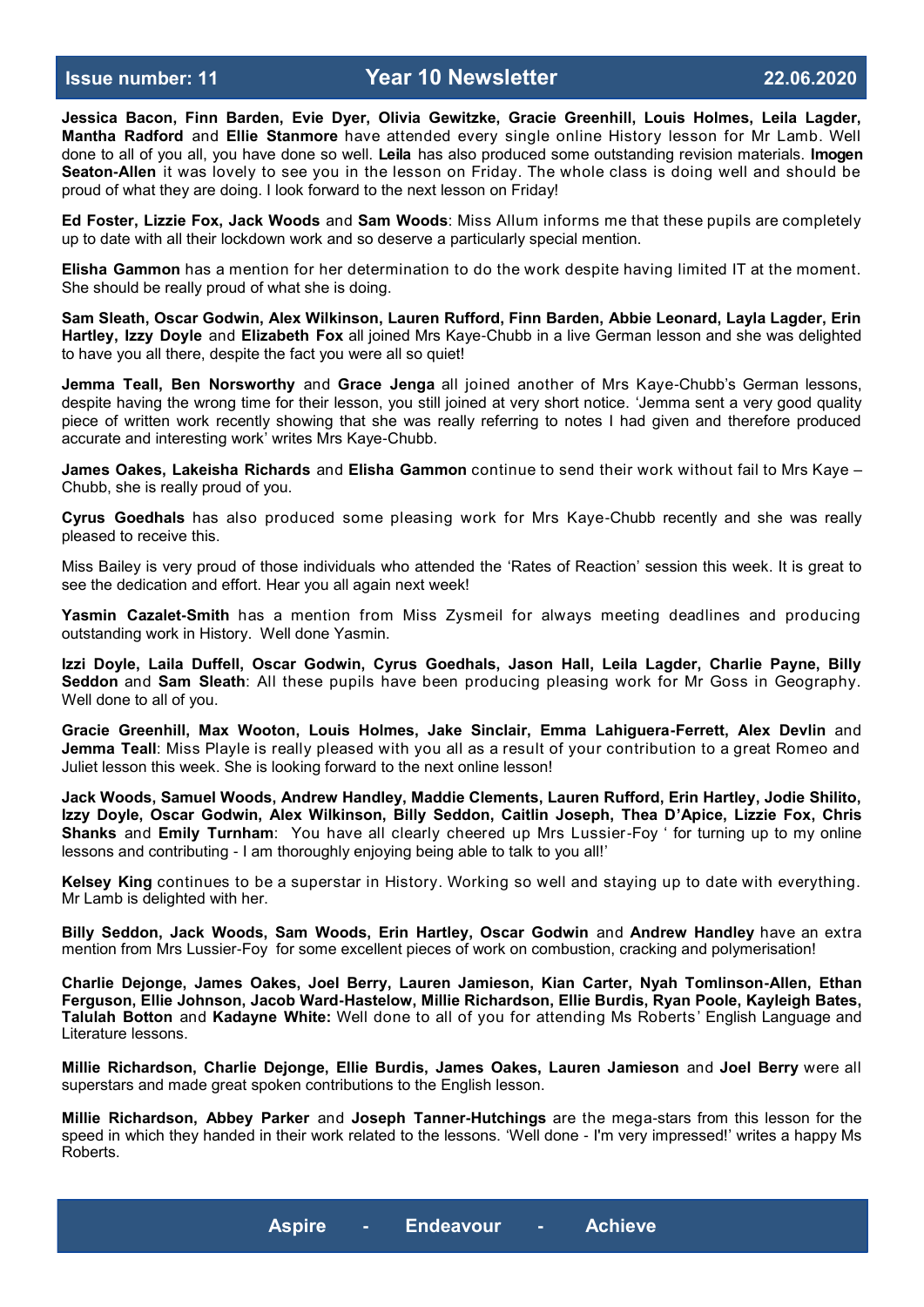**Morgan Cookman, Leigha Wilson, Lola Schooley and Harley Brady:** Miss Bailey was delighted that you managed to attend the initial online lesson and for demonstrating such a conscientious attitude in doing so.

**Morgan Cookman** deserves a special shout-out from Miss Bailey as he always does the work set and she is really proud of him for being so dedicated and organised. 'He is still continuing to complete the work, and I know he will do fantastically next year with this brilliant attitude' writes Miss Bailey.

**Olivia Gewitzke, Ben Norsworthy, Shane Irwin, Callum Bloomfield** and **Demi Stracey** your shout out comes from Mrs Garner for your lively contributions to our recent Teams lessons.

**Mrs Pitt is really pleased with her** 10x1 class. We had 22 of you on Teams this week. An extra well done to the following people who went away afterwards and completed the written work on the unpredictability of love in Romeo and Juliet: **Izzy Amankwah-Antepim, Lily Ash, Megan Chenery, Andrew Handley, Kirsty Hunt, Mantha Radford, Jodi Shillito, Lily Steen, Emily Turnham, Geena Wood, Jack Woods** and **Sam Woods**.

Mrs Pitt also notes 'It was also fantastic to have 24 of you in school for the face to face lessons with myself and Ms Roberts. People who contributed particularly well in these sessions were: **Ermond Berisha, Kirsty Young, Lily Ash, Nam Nguyen** and **Grace O'Rourke**. And thank you **Ms Roberts** for teaching the second of our two 'bubbles'.

**Nanci-Mae Powley, Lauren Ware, Izzy Franklin, Megan Lewis, Ollie Smyth, Ben Norsworthy, Lauren Jamieson** and **Chardney Prato Neto** all have a mention from Mr Manchester for joining the first online Finance lesson and putting up with the unpredictable technology.

**Daisy Green, Gracie Greenhill, Ruby Mitchell, Kirsty Hunt** and **Amelie Morbey**: A big well done to you all from Miss Abbotts. You logged in to my online lesson on Thursday 11th June (which ended up being very long, whoops)! We re-capped the whole of our anthology work Shadows, which consolidated all of your independent learning since lockdown. It was really great to hear your ideas on the piece!

**Kirsty Hunt** has a special mention from Miss Abbotts who writes 'A massive well done from me, I can see you've gone back through all tasks since week 4 of lockdown and have uploaded everything! I'm so pleased you've spent the time doing this - not only does it mean you're all caught up, but your work is fantastic and I have high hopes for your theory work in Year 11! Fabulous.' What more can one say?

**Chloe Dilaway** has a mention from Miss Zysemil for catching up on her History work. This is brilliant to see Chloe. Really well done!

**Yasmin Cazalet-Smith, Jemma Watts** and **Erin Hartley** also have a shout out from Miss Zysemil for their History and the quality of the work they are producing.

**Dylan Brocklehurst, Ben Burgesss, Connor Dill, Isabelle Franklin, Megan Lewis, Harry Payne, Frankie Rodway** and **Ben Sarll** all attended Mrs Garner's lesson and she was delighted to hear from you. Mrs Garner writes 'I just had a great English lesson with 10X2 on Teams - this class has the best attendance on my Teams lessons with more joining each week.'

**Leigha Wilson, Callum Bloomfield, Ayishia Green, Shane Irwin, Demi Stracey** and **Ruby Mitchell** attended Mrs Garner's English class on Monday and despite the technical problems persevered.

Ms Roberts was so impressed by the thoughtful and imaginative responses from the students she taught in the face to face lesson on Tuesday. 'They were all fab - particular mentions go to **Emily Turnham**, who managed to prepredict the theme of the poem and **Grace O'Rourke**, **Nam Nguyen** and **Jack Woods** who all came up with ideas about the poem that I have never heard before - I LOVE it when that happens!' writes Ms Roberts.

**Lauren Jamieson** and **Charlie Dejonge** have a mention from Ms Roberts as they 'are super-fab and ALWAYS volunteer to read'.

**Louis Holmes** gets his mention from Miss Playle for his engagement and the effort he is putting into his work. He is doing well at the moment. He has attended all online English lessons and is answering questions and discussing ideas.

**Amy Glossop, Izzy Doyle, Grace O'Rouke, Emma Spear, Eddie Foster, Nanci Mai Powley, Alex Wilkinson, Izzy Franklin, Connor Hill** and **Tallulah Botton** all have made Miss Dobney happy 'for attending our second online lesson this week. All students will now know how to make a good start on their GCSE PE coursework. Keep up the hard work.' Also a big special well done to **Tallulah Botton** and **Izzy Doyle** for sending through some fantastic GCSE PE work. Well done to **Max Wotton** and **Chris Shanks** for being in regular contact with Miss Dobney.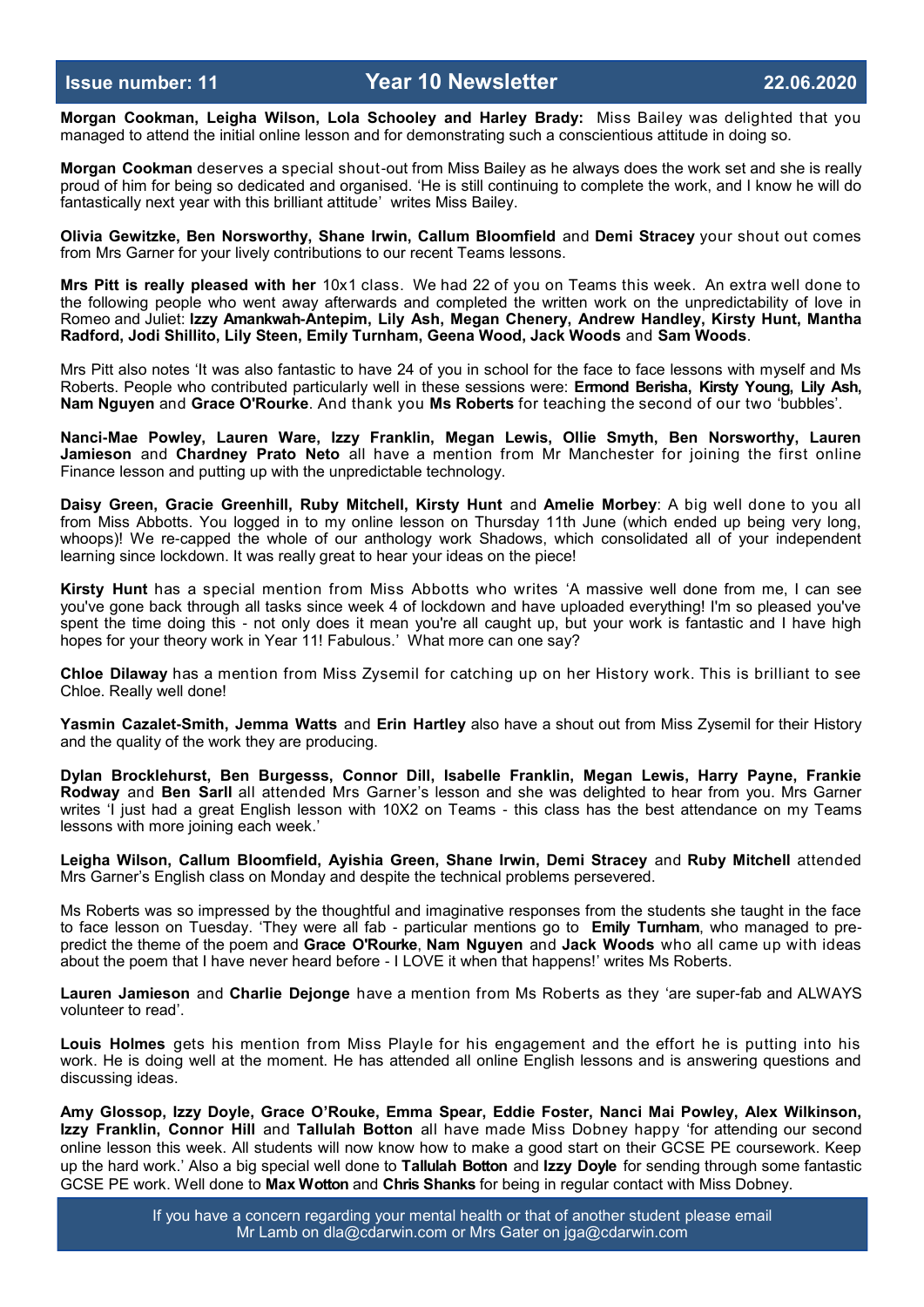**Nanci-Mae Powley** has a mention for outstanding effort in English. Mrs Lamb says that Nanci worked extremely well in the face to face lesson on Wednesday and she has submitted quality work regularly throughout the school closure. Well done Nanci.

**Imogen Seaton-Allen, Amiee Panther-Spears** and **Charlie Payne** all made fantastic contributions to Ms Ollier's face to face English lesson on Friday. Charlie was especially vocal and all of you made some valuable points. She was delighted to see you.

**Josh Trebell, Olivia Gewitzke** and **Ayisha Green** all made outstanding contributions to Mrs Dunmore's face to face English lesson on Friday. It was so heartening to hear from them. Well done!

A message from **Ms Foy-Smith** to her class: 'It was delightful to see those of you who were able to come in for Friday's lesson in school. Every single one of you was incredible in how you handled the new situation and how you engaged with each other. Another impressive thing to note this week is just how many of you, when given the option of another live lesson or time to work independently on your work, opted for a live lesson, seeing your dedication to your learning is absolutely wonderful.'

**Ben Burgess, Izzy Franklin, Megan Lewis, Ben Sarll, Erika Jimenez, Frankie Rodway, Harry Payne, Amy Holt, Kelsey King, George Sheldrick** and **Sophie Richdardson:** These pupils have a shout-out from Mrs Holloway as they have completed great work on Romeo & Juliet this week.

Mrs Holloway also writes 'It was also great to see 15 students in school today (Wednesday) from 10xEn2. They all did really well in our first GCSE Poetry lesson and I enjoyed teaching them face to face finally. Three of these students additionally joined our Romeo & Juliet Teams lesson a couple of hours later too: **Emma Zeelie, Holly Doyle**  and **Megan Lewis (**along with **Sophie Richardson)** - a fantastic effort from these students.

A message from Mr Nunn for his English class: I was very impressed with Year 10 last week, but here are a few names from those lessons:

**Kayleigh Bates** - very impressive contribution to the whole two hours and led the conversations.

**Lola Schooley** - had some really mature ideas and contributions to the lesson.

**Jemma Watts**- always willing to get involved and has some great ideas.

**Sean Cambridge** - very mature and detailed understanding to lesson and online lessons is always well involved.

**Caitlin Chambers, Tiffani Edwards, Olivia Gewitzke, Kirsty Hunt, Amelie Morbey** and **Ellie Stanmore** all have a mention from Miss Doughty for their Textiles work. She writes 'I'm loving the work that is being handed in, you are being really creative with each challenge and have presented interesting and imaginative pages to document each task. Well done and keep it going!'. If you haven't handed in yet please do so via email ndy@cdarwin.com, SMHW or upload on Team365.

# Kirsty Hunt - Textiles